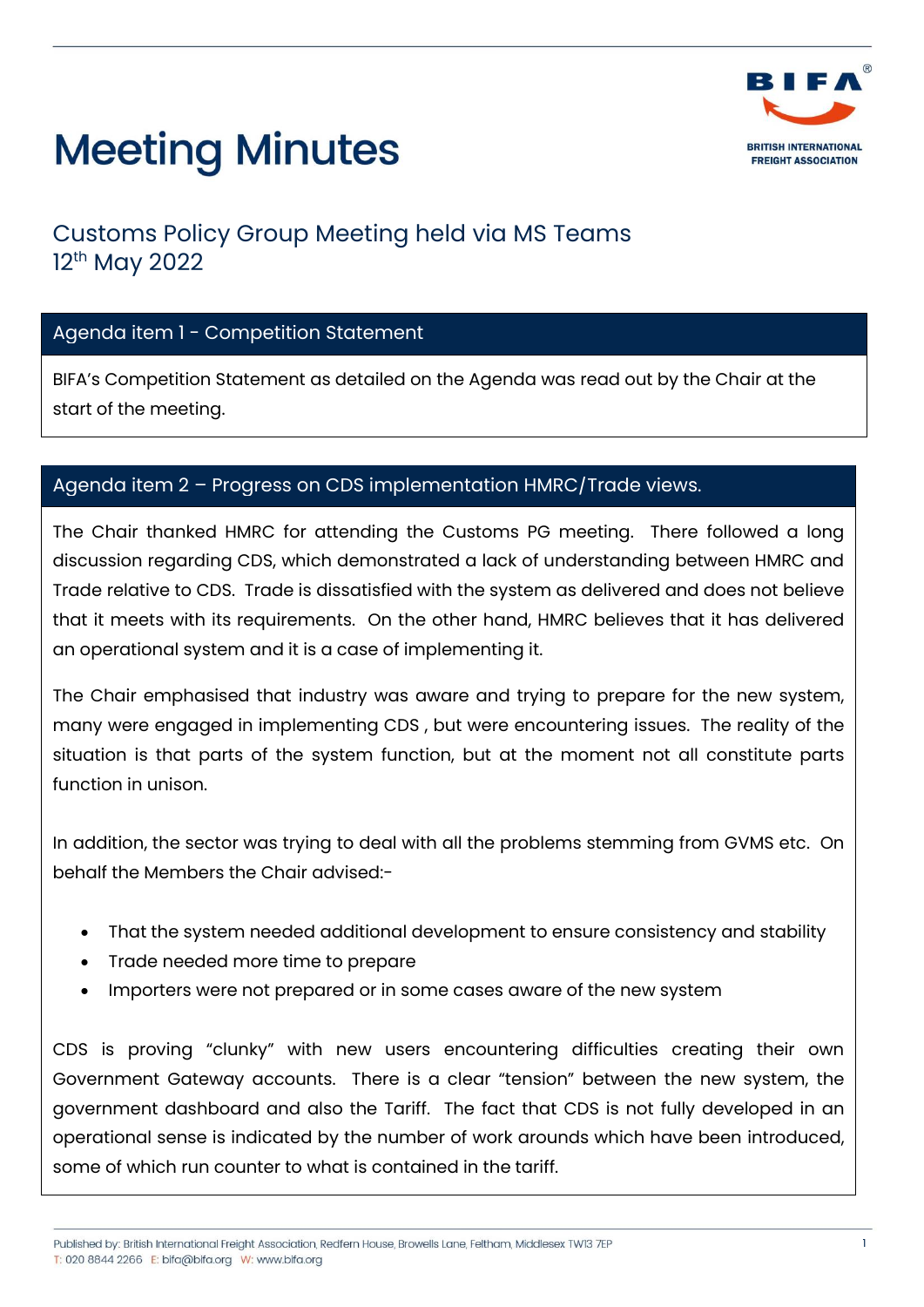

Setting up deferment accounts on the government dashboard and related authorisations is proving difficult for traders of all sizes :-

- Smaller importers do not fully understand what is required
- Within larger ones there was difficulty identifying who controlled a traders access to the Government Gateway account etc

Trade produced the following examples of specific problems:-

- The TDR and live system did not always function in the same way
- All customs agents had experienced issues with simplified IPR
- In Northern Ireland, preference for imports was not available- the guidance was to pay the duty and then reclaim it.
- Only one of the six valuation methods were currently uploaded in CDS.

Another common observation of HMRC was that :-

- It was difficult to initially contact the CDS helpdesk, communication is only by e-mail
- Slow in responding to enquiries (trade is dealing with real time enquiries about shipments, many of which may be temperature controlled etc)
- Information provided back by the department is contradictory on occasion

Also, there was criticism that there had been a lack of consultation regarding key operational functions. Trade was shocked by the fact that it was not possible to change the method of payment as there is in CHIEF, when a traders account has exceeded its limit. This is going to delay clearance, which particularly in the RoRo environment is going to add cost and delay. It should be remembered a few hour delay at one point in a journey can multiply into many hours allowing for missing ferry crossings etc.

In response, HMRC advised that the timescales to closing CHIEF to new declarations for imports and exports were "not movable". However, the Department was increasing engagement with Trade as a method to accelerate the migration from CHIEF to CDS.

It was noted that HMRC had finalised phase 1 of its communications strategy. The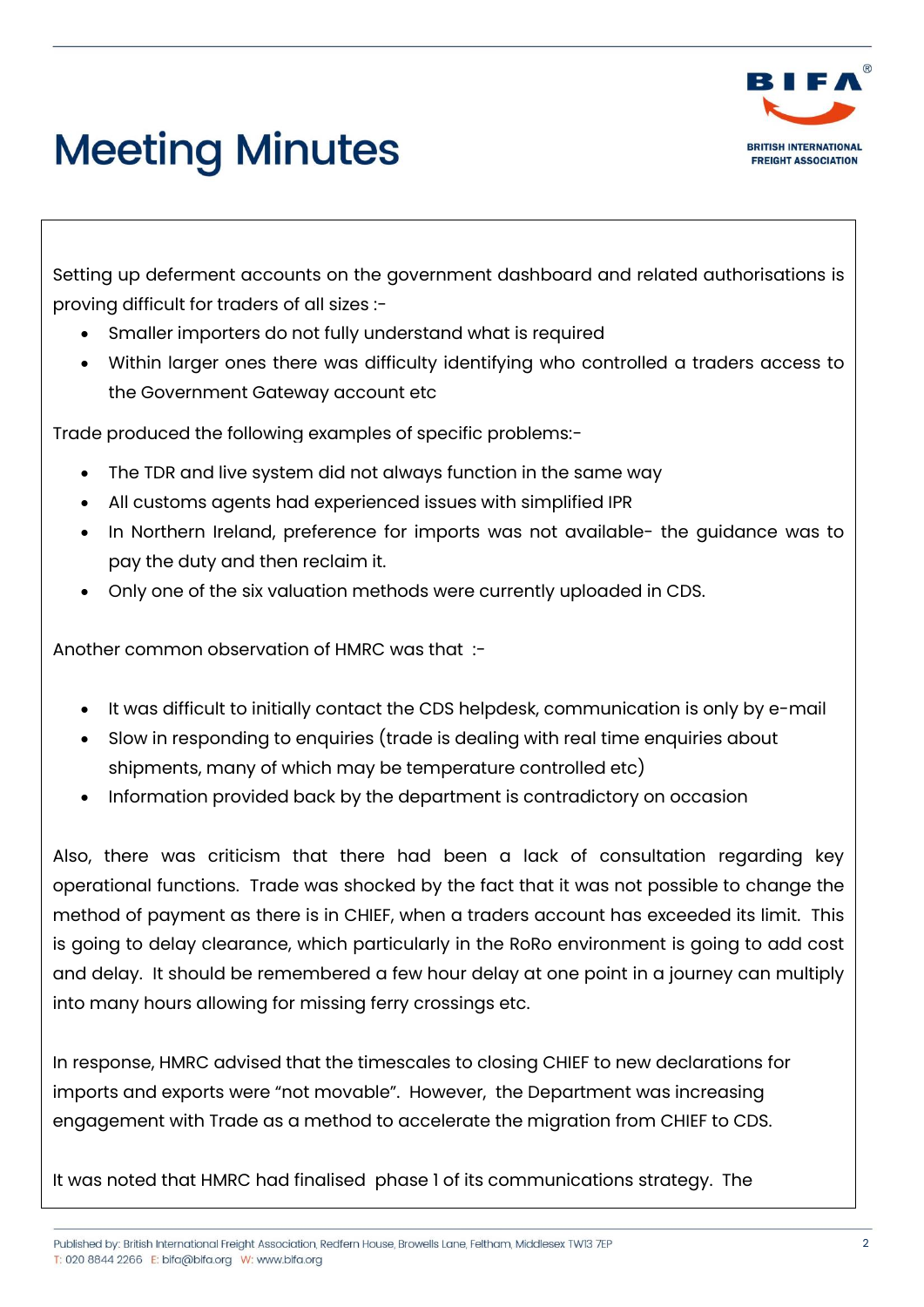

Department was moving on to Phase 2. This would include:-

- Additional guidance
- Arranging webinars
- Short meetings focussing on specific topics
- Increasing their capacity to respond to CDS related enquiries.

The Chair summarised the situation :-

- Industry was concerned at the lack of preparedness by all parties who would need to make CDS function correctly at the frontier
- It was not felt that the timelines were achievable and an extension to the closing of CHIEF to 31st March 2023 for both import and export entries must be considered
- In particular there was concern that not all elements of CDS worked in unison
- Trade should be involved in any contingency planning

There was a significant difference of opinion between Members about whether CDS was sufficiently developed to be used in a "live" working environment. Some Members strongly believed that it was not ready for deployment. Others believed that from an IT perspective a working system had been made available to trade by HMRC and that it was only by using it in a live environment that the problems could be resolved.

HMRC noted Members comments and assured the Group that these would be fed back to senior management within the Department.

### Agenda item  $3 -$  Agree the Minutes of the Meeting of  $10<sup>th</sup>$  February 2022

These were agreed by the Customs PG as being an accurate reflection of the meeting. The Chair requested that the BIFA Secretariat sign them.

### Agenda item  $4$  – Matters arising from the Meeting of the  $10<sup>th</sup>$  February 2022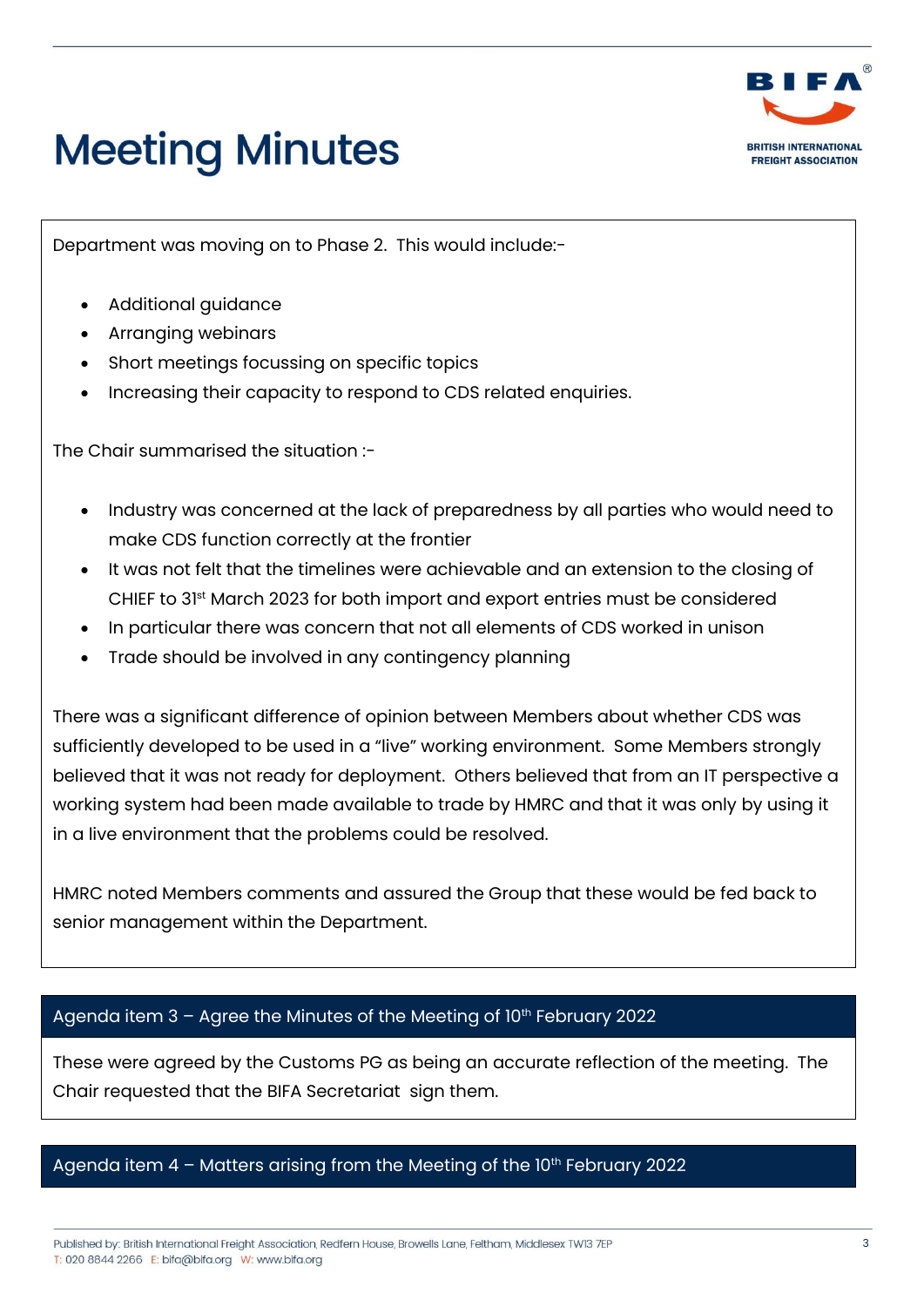

There were two matters arising from the Minutes :-

- The meeting between GVMS IT Team and the Customs Policy Group had been facilitated. Many of the ideas suggested by the forwarding community were being developed to resolve system issues but regrettable timescales were not set.
- Information about the consultation regarding Border 2025 project had been circulated to Members and their involvement encouraged.

#### Agenda item 5 – GVMS related issues and updates.

GVMS is still causing the freight forwarding sector problems . The haulier was a key element of the system, and all other entities were heavily reliant on the road operator fulfilling their role to ensure compliance.

BIFA had been in contact and HMRC had satisfactorily explained the legality of the latter's decision to use ANGA to overcome the issue of "non-arrived" imports. The meeting noted that capacity was being reduced and costs increased in the sector due to the need to add additional checks to ensure that freight had been arrived and cleared.

The consensus of the meeting was that problems relating to non-compliant imports in the RoRo environment stemming from GVMS issues had diminished. Most attendees agreed that between 15 and 20% of all shipments using the pre-lodgement model in RoRo had to be manually arrived via the ANGA process.

Discussion then turned to the "hybrid model" used at inventory linked ports- which caused significant confusion as to the appropriate process to be used Pre-lodgement v Temporary Storage

BIFA was regularly engaging with HMRC on GVMS related issues, agreement had been reached to certain technical improvement as detailed in the Slidedeck. No target dates for implementation beyond "this financial year" had been established, the Association is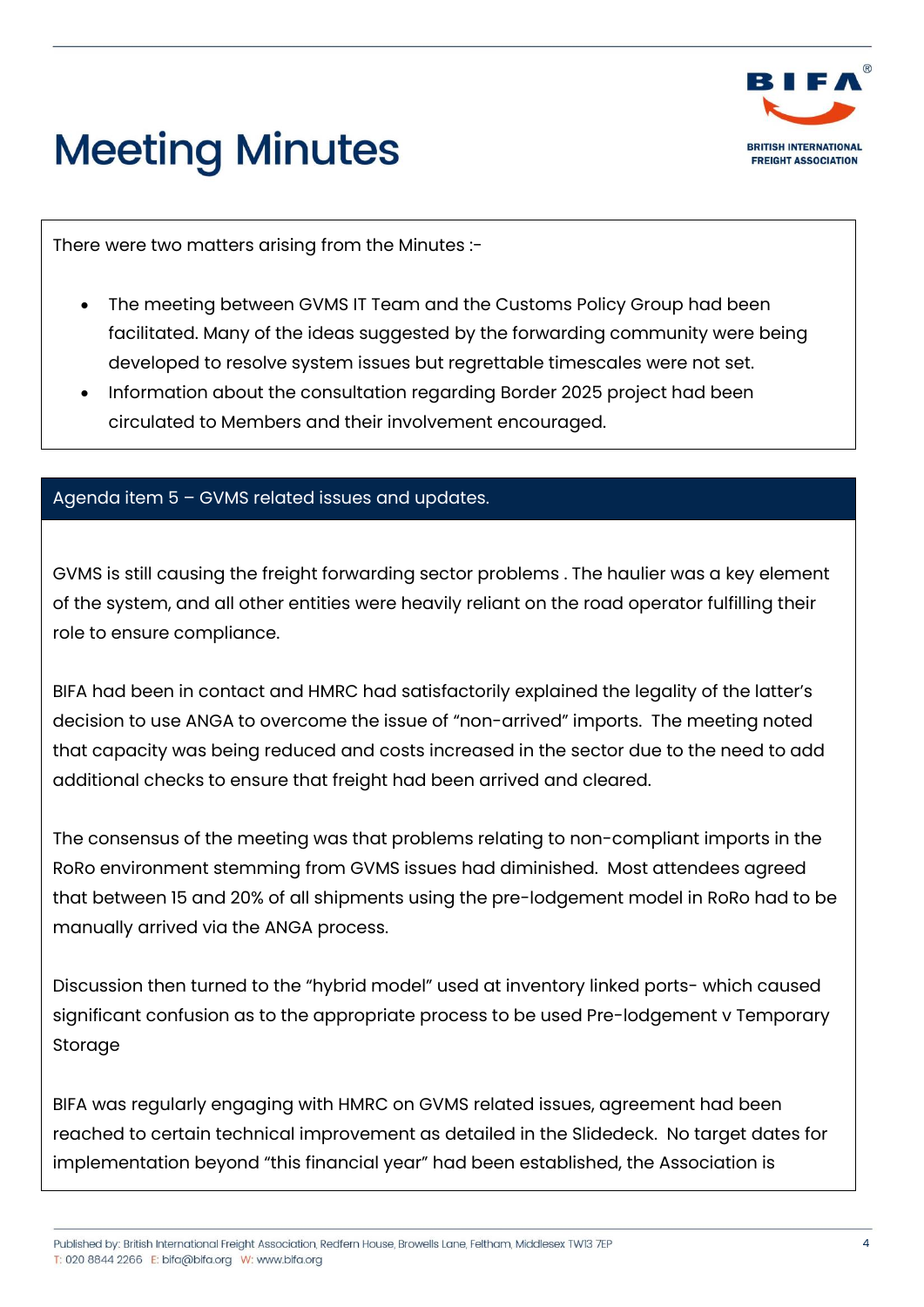

engaging on this point. On a wider front HMRC had established a "Task and Finish" Sub-Group of the JCC to look at issues with the system.

There was concern about how successful it would be to link CDS declarations to the GMR via GVMS.

#### Agenda item 6 – Training updates.

Most online BIFA courses delivered in person were booked up approximately 2 months in advance. In the summer of 2022, some "in person training" would be held.

At the time of the meeting approximately 1000 trainees had been enrolled of the CDS online course, and 300 had completed it. However, BIFA was experiencing an increasing number of requests for assistance in completing the customs declaration reflecting the increased complexity of CDS and the new Tariff when compared to CHIEF.

#### Agenda item 7 – Any other Business

Discussion returned to CDS; it was agreed that ongoing engagement with HMRC was important. A strong view was expressed that CDS functionality was lacking, and a delay to closing CHIEF to new import/export declarations must be requested.

The counter view was that in a sense that CDS did work because it could send/receive messages between agents software and the appropriate CSP. It was agreed that systems did not always work in a consistent manner, but the only way to identify and resolve issues was by using the system in an operational environment.

Industry was concerned that HMRC believed that the CDS programme was completed. The Customs PG's view was that HMRC had failed to understand that for the forwarding sector that their work in turning an IT project into a working operational system was only just beginning..

Published by: British International Freight Association Redfern House Browells Lane Feltham Middlesex TW13 7EP T: 020 8844 2266 E: bifa@bifa.org W: www.bifa.org